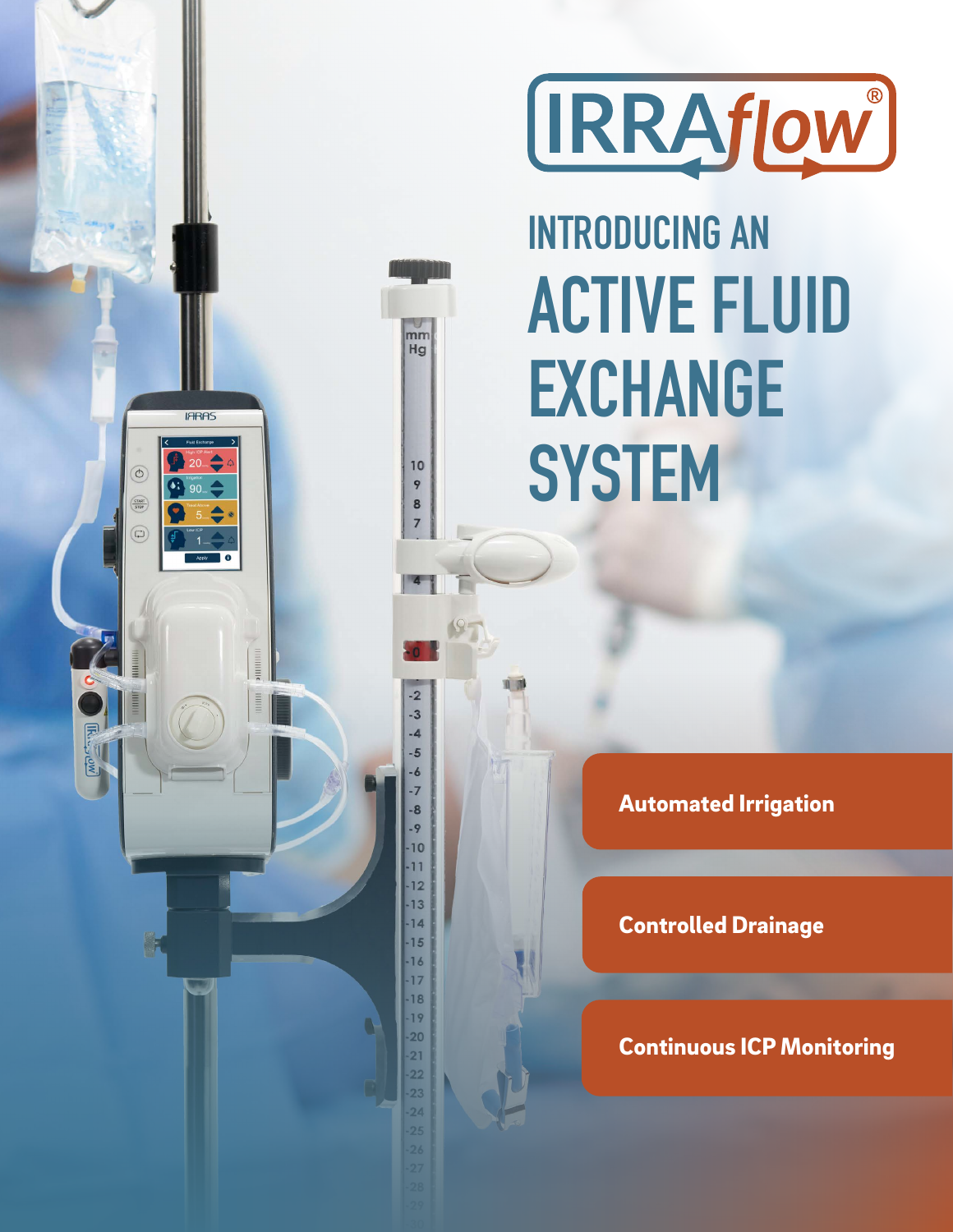

# YOUR DYNAMIC SOLUTION FOR ADVANCED FLUID MANAGEMENT.

IRRA*flow*'s innovative technology allows the user to customize patient treatment with a therapeutic approach to treating intracranial bleeding by combining needed drainage, continuous ICP monitoring and automated, controlled irrigation, all in one system.

- **1** Intelligent Digital Cassette enables communication between control unit and catheter to provide automated irrigation, fluid drainage, and ICP monitoring
- Intuitive touchscreen with customizable safety features provides control when managing ICP and CSF drainage 2
- Step-by-step tutorials for easy setup and treatment workflow 3
- **4** Easy-to-use Drainage Collection System provides a simple solution for fluid management









Automated Irrigation Controlled Drainage ICP Monitoring

**IRRA***flow* **is the FIRST and ONLY system that offers automated irrigation, controlled drainage, and ICP monitoring, all in one system.**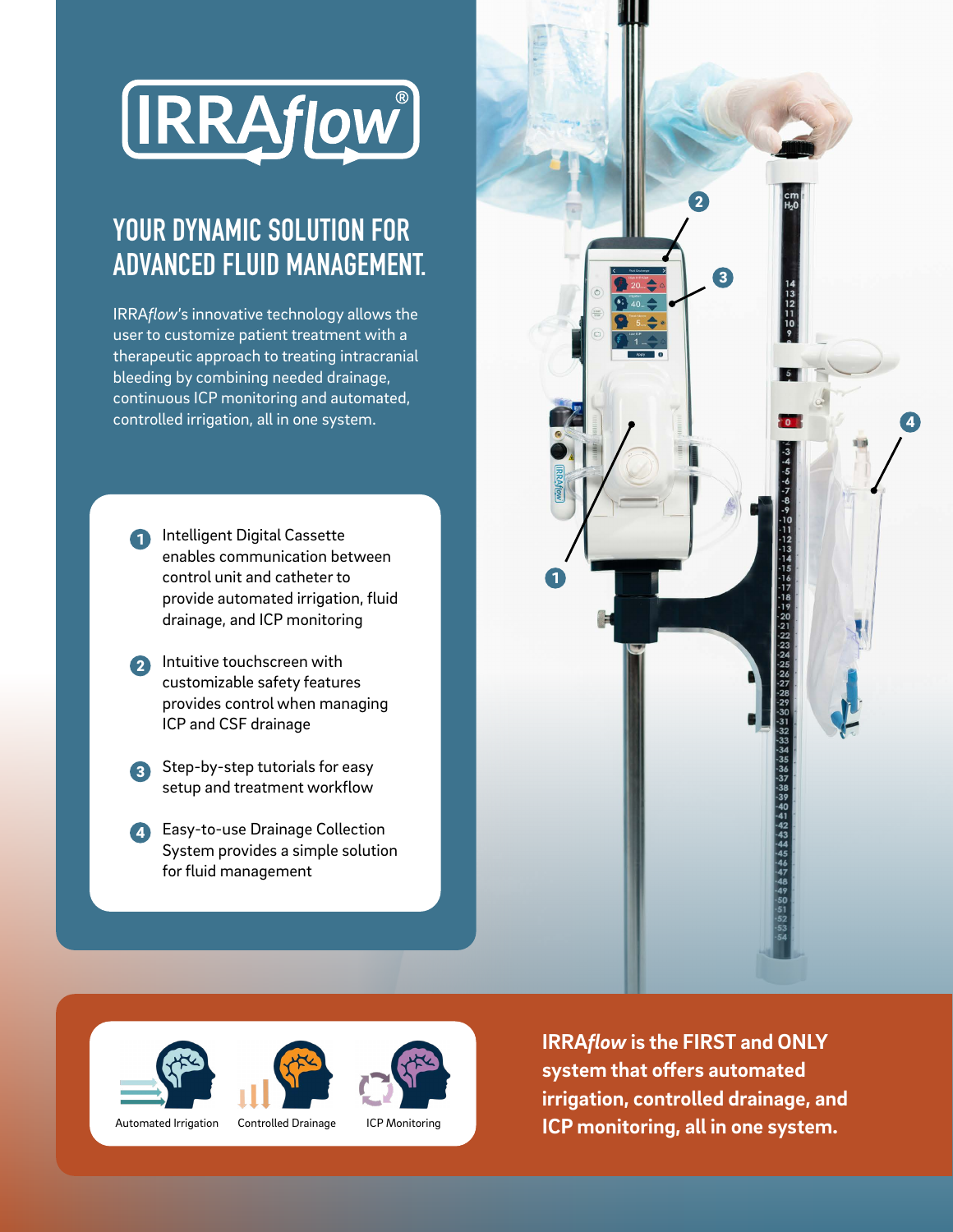## SHOULD WE BE SATISFIED WITH HISTORIC SHORTCOMINGS OF LEGACY DRAINAGE TECHNOLOGY?

#### **IRRA***flow* **was designed to reduce the length of treatment time and cost per procedure**

**Days in Hospital3**

### **Market-leading EVDs become blocked up to**

**47% of the time1 ,**

which can cause an increased risk of infection, and prolonging the length of stay in the ICU.





**Cost, increased length of stay after infection (\$84,773 for 10 days)1**



Open Ac

Cureus



Pre-IRRA*flow* Post-IRRA*flow*

DOI: 10.7759/curaus.15167 Drainage, Irrigation, and Fibrinolytic Therapy (DRIFT) for Adult Intraventricular Hemorrhage Using IRRAflow<sup>®</sup> Self-Irrigating Catheter Kenan Rajjoub <sup>1</sup> , Ryan M. Hess <sup>1</sup> , Timothy E. O'Connor <sup>2</sup> , Asham Khan <sup>1</sup> , Adnan H. Siddiqui <sup>5</sup> , Elad I. Levy

.<br>I. Neurosurgery, University at Buffalo Neurosurgery, Buffalo, USA 2. Neurosurgery, Buffalo Gei<br>Buffalo, USA 3. Neurosurgery, Jacobs School of Medicine and Biomedical Sciences, Buffalo, USA

**ADDITION CONTINUES** (VH) is a decastating neurosargical condition associated with high rates can be intermediated and monitolity and most<br>intermediated and properties with most and the several gathering is stating the<br>se

.<br>In**ding author:** Adran H. Siddiqui, asiddiqui@u

Abstract

PUBLISHED LITERATURE HIGHLIGHTING CLINICAL ADVANTAGES OF IRRA*flow* VERSUS TRADITIONAL DRAINAGE

*"Our case demonstrates clear radiographic and clinical superiority of the IRRAflow system compared to standard EVD." 2*

**(1)** Fargen KM, Hoh BL, Neal D, O'Connor T, Rivera-Zengotita M, Murad GJ. The burden and risk factors of ventriculostomy occlusion in a high-volume cerebrovascular practice: results of an ongoing prospective database.<br>Jou Catheter. Cureus 13(5): e15167. doi:10.7759/cureus.15167 (3) Davies J, Himstead A S, Kim J, et al. (August 21, 2021) Use of Automated Irrigating Drainage System in Six Patients With Chronic Subdural Hematoma: A Sing Center Experience. Cureus 13(8): e17355. doi:10.7759/cureus.17355